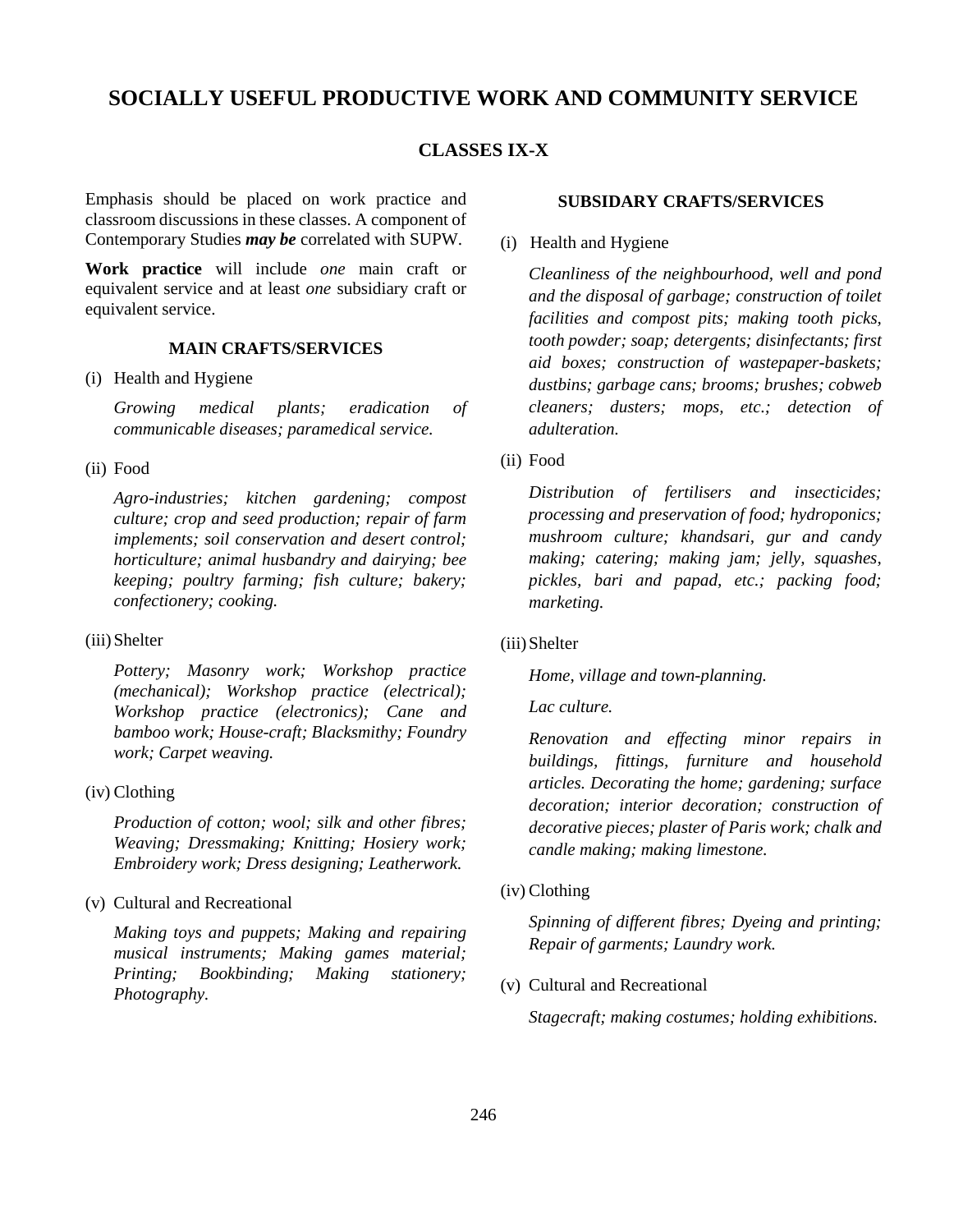#### **Further Suggestion on Socially Useful Productive Work:**

Given below is an indication of how Socially Useful Productive Work can be combined with the 'sixth subject' to be offered in the ICSE examination:

#### *Allied Subject Craft - Socially Useful Productive Work*

| 1. Art | (i) Pottery work                                                                       |
|--------|----------------------------------------------------------------------------------------|
|        | (ii) Sculpture: any medium                                                             |
|        | (iii) Weaving: any medium                                                              |
|        | (iv) Block printing, screen-<br>printing, batik, tie and<br>dye, etc. on any material. |
|        | (v) Embroidery.                                                                        |

- (vi) Puppet or marionette making.
- (vii) Printing from original wood or lino block.
- 2. Technical Drawing (i) Woodwork or Metal work. Applications
- 3. Home Science (i) Laundry Work or Practical Cookery or Care of a House.
- 4. Cookery (i) Practical Cookery.
- 5. Fashion Designing (i) Needlework and
- 6 Music (a) Indian (i) Vocal, Instrumental,

Tabla,

(b) Western (i) Piano or other instrument.

Dressmaking.

#### **ASSESSMENT: (Classes IX and X)**

Evaluation is an important aspect of planning and execution of the Socially Useful Productive Work and Community Service Programme in Schools. From the beginning of the programme each step needs evaluation. An illustrative guide to the areas of assessment and weightage to be given is contained in the following paragraphs.

## **1. Selection of Socially Useful Productive Work and Community Service.**

Suggested lists of the Main Crafts/Services and Subsidiary Crafts/ Services have been given in the syllabus booklet. Candidates will be required to select one main craft and one subsidiary service OR one main service and one subsidiary craft per year of preparation for the examination, i.e. Class IX and X.

#### **2. Internal Assessment**

The Internal Assessments will consist of assessment in (a) Socially Useful Productive Work (b) Community Service. The work undertaken by the candidates during the two-year preparation period in each will be assessed and marked out of 50. From these assessments they will be placed in an order of merit list giving them marks out of a total of 100. The Council reserves the right to call for the records of the candidates' work.

#### **3. Socially Useful Productive Work**

- (i) This will be taken to mean work practice in a main or subsidiary craft. In contrast to community service it implies the making of articles of social use or the practice of a skill.
- (ii) The areas of assessment of Socially Useful Productive work may be classified as follows:

| (1) Preparation |  |
|-----------------|--|
|-----------------|--|

- (2) Organisation 10
- (3) Skills 20
- (4) Research 10
- $(5)$  Interest  $05$
- (iii)*Preparation:* It is important to select a craft which is socially useful and within the candidates' capabilities. It may be necessary to visit localities where certain crafts are practiced and note details of the processes or methods involved.
- (iv) *Organisation:* The candidates should be able to explain in writing, the tools, materials and processes required as well as draw up a timetable/ programme of work.
- (v) *Skills:* The manual skills of the candidates should be assessed regularly and from the finished product(s) and include the candidates' abilities to follow processes/ methods of the craft.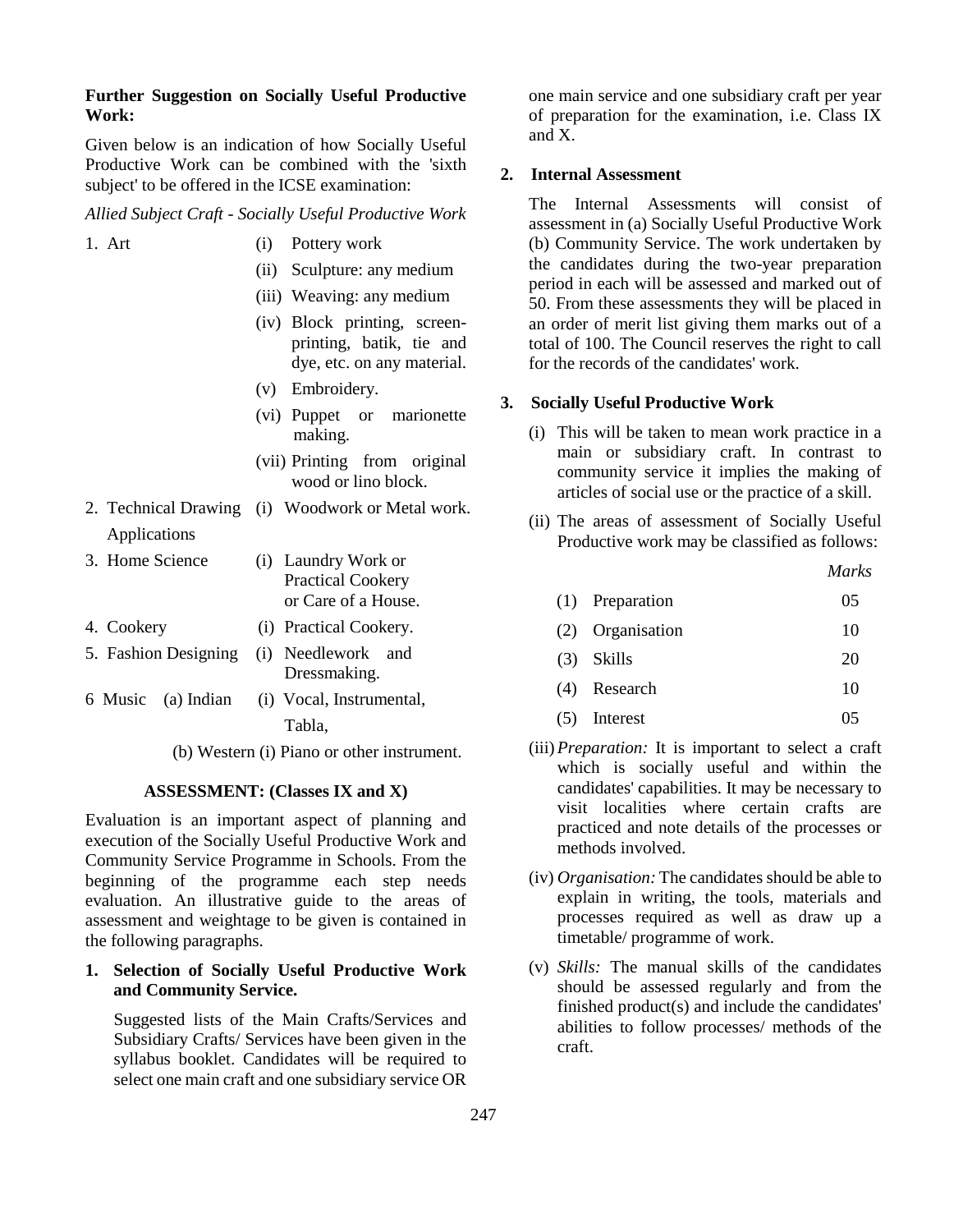- (vi) *Research:* This is the candidates' ability to analyse a process or method and suggest/ implement improvements and also to improvise wherever necessary.
- (vii) *Interest:* This is an assessment of candidates' industriousness, constancy and conscientiousness with regard to the work undertaken. The candidates should be able to adhere to the timetable/ programme of work drawn up by them.
- *(viii) Record Card:* This should be kept for each candidate and the assessment of Socially Useful Productive Work entered in it. A specimen of the record card is given below for guidance.

*(ix) Interpretation of Grades:*

| <b>Grade</b> | <b>Standard</b> | Points<br>per<br>grade |
|--------------|-----------------|------------------------|
| A            | Very Good       | 10                     |
| B            | Good            |                        |
| C            | Fair            |                        |
| D            | Satisfactory    |                        |
| E            | Unsatisfactory  |                        |

### **NAME OF THE SCHOOL**

Internal Assessment Card for Socially Useful Productive Work

Name of the Candidate: \_\_\_\_\_\_\_\_\_\_\_\_\_\_\_\_\_\_\_\_\_\_\_\_\_\_\_\_\_\_\_\_\_\_\_\_\_\_\_\_\_\_\_\_\_\_\_\_\_\_\_\_\_\_\_\_\_\_\_\_\_\_\_\_\_\_\_

Craft/Skill: \_\_\_\_\_\_\_\_\_\_\_\_\_\_\_\_\_\_\_\_\_\_\_\_\_\_\_\_\_\_\_\_\_\_\_\_\_\_\_\_\_\_\_\_\_\_\_\_\_\_\_\_\_\_\_\_\_\_\_\_\_\_\_\_\_\_\_\_\_\_\_\_\_\_\_\_\_

### **ASSESSMENT RECORD**

| Date of    | Areas of Assessment |        |              |        |        |        |          |        |          |        |
|------------|---------------------|--------|--------------|--------|--------|--------|----------|--------|----------|--------|
| Assessment | Preparation         |        | Organisation |        | Skills |        | Research |        | Interest |        |
|            | Grade               | Points | Grade        | Points | Grade  | Points | Grade    | Points | Grade    | Points |
|            |                     |        |              |        |        |        |          |        |          |        |
|            |                     |        |              |        |        |        |          |        |          |        |
|            |                     |        |              |        |        |        |          |        |          |        |
|            |                     |        |              |        |        |        |          |        |          |        |
|            |                     |        |              |        |        |        |          |        |          |        |
|            |                     |        |              |        |        |        |          |        |          |        |
|            |                     |        |              |        |        |        |          |        |          |        |
|            |                     |        |              |        |        |        |          |        |          |        |
|            |                     |        |              |        |        |        |          |        |          |        |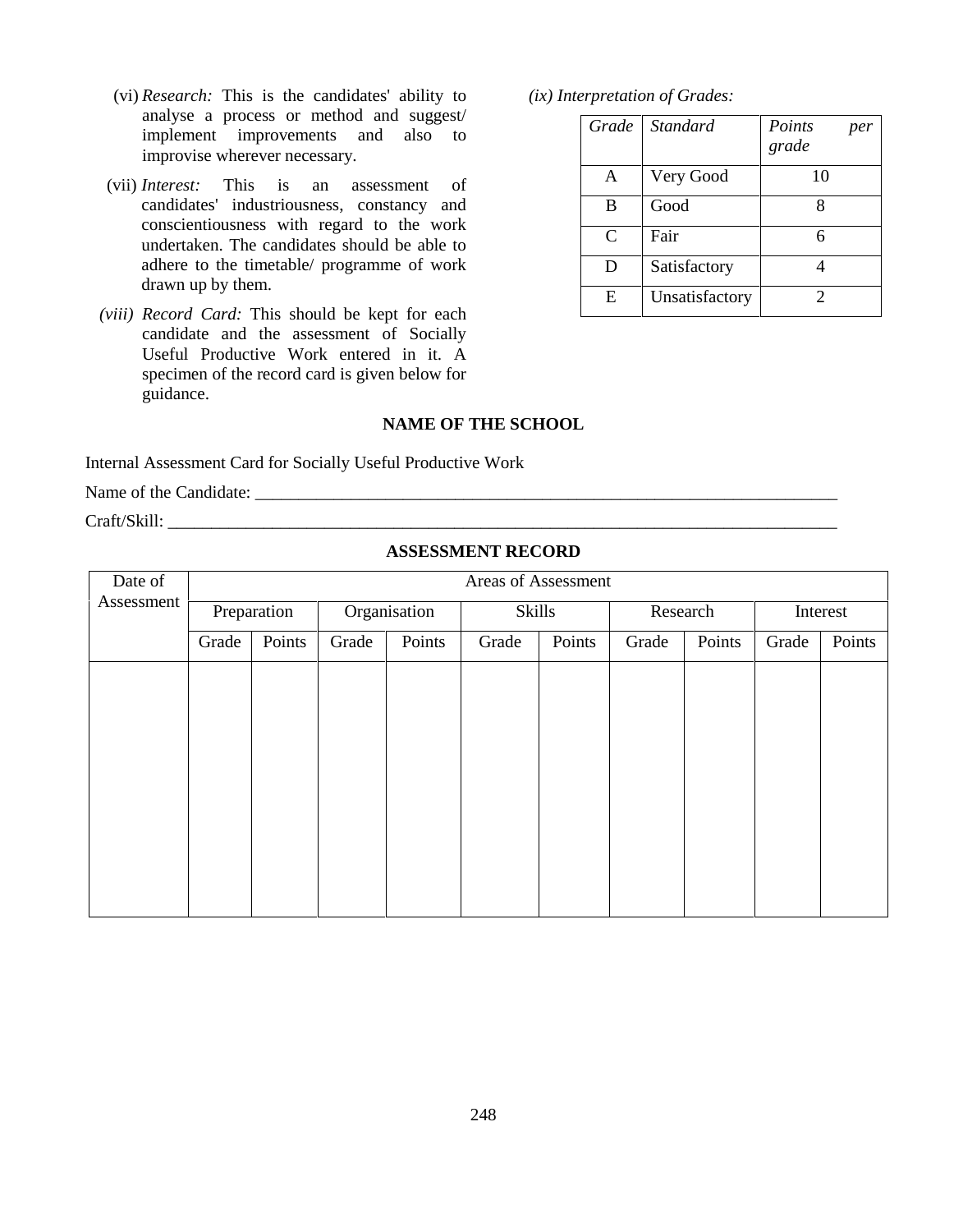#### **4. Community Service:**

- (i) This will be taken to mean work done in the home, school and outside which is beneficial to the community.
- (ii) The areas of assessment for community service may be as under:

*Marks*

| (1) | Preparation     | 05 |
|-----|-----------------|----|
| (2) | Organisation    | 10 |
| (3) | Skills          | 20 |
| (4) | Resourcefulness | 10 |
| (5) | Interest        | 05 |

- (iii) *Preparation:* It is important to select a service that will be beneficial to the community. It may be necessary to form teams or squads and to select a leader.
- (iv) *Organisation* is the knowledge of the tools, materials and methods/process by which the work can be done, and the ability to draw up a timetable or programme of work.
- (v) *Skills* are the manipulative skills of doing the work. The quality of the candidates' work should be assessed.
- (vi) *Resourcefulness* is the ability to complete the work in spite of problems and difficulties and to improvise wherever necessary.
- (vii) *Interest* is the assessment of the candidates' constancy, industriousness and conscientiousness in doing the work and their abilities to adhere to the timetable or programme drawn up by them.
- (viii) A *record card* on the lines suggested for Socially Useful Productive Work should be kept.
- (ix) **A practical scheme** for day schools is given below:
	- (a) In the case of day schools, parents should be involved in making their children aware of their responsibilities in the home and to persons in the area in which they live. They should be encouraged to render

Service in the home and to their neighbours. Such service may take the form of helping parents in cleaning the house, making the beds, assisting in the kitchen, cleaning the backyard, helping in the garden, visiting the sick, teaching a child or children in the neighbourhood, and so on.

Experiments should be tried in every school in which there are day scholars. Parents should be asked to give each child a job of work to do which will last between 20 minutes to half-an-hour each day.

- (b) A diary should be kept for each child in which the parents enter each day:
	- (i) Nature of work;
	- (ii) Time allotted:
	- (iii)Remark of the parent;

(iv) Signature of the parent.

Thus, it will be possible for the school to ensure that children do at least three to three-and-half hours of *Socially Useful Productive Work*, per week.

- (c) The number of hours as far as the Community Service (*Social Service*) is concerned, in the case of day scholars, will then be written the home and the neighbourhood and may rightly be termed 'Homework'. The remarks to be entered by the parent should be specified, so that they may be converted into grades.
- (d) A suggested five points "*remarks*" scale is given below:

| A -   | Very good      |
|-------|----------------|
| $B -$ | Good           |
| $C -$ | Fair           |
| $D -$ | Satisfactory   |
| F -   | Unsatisfactory |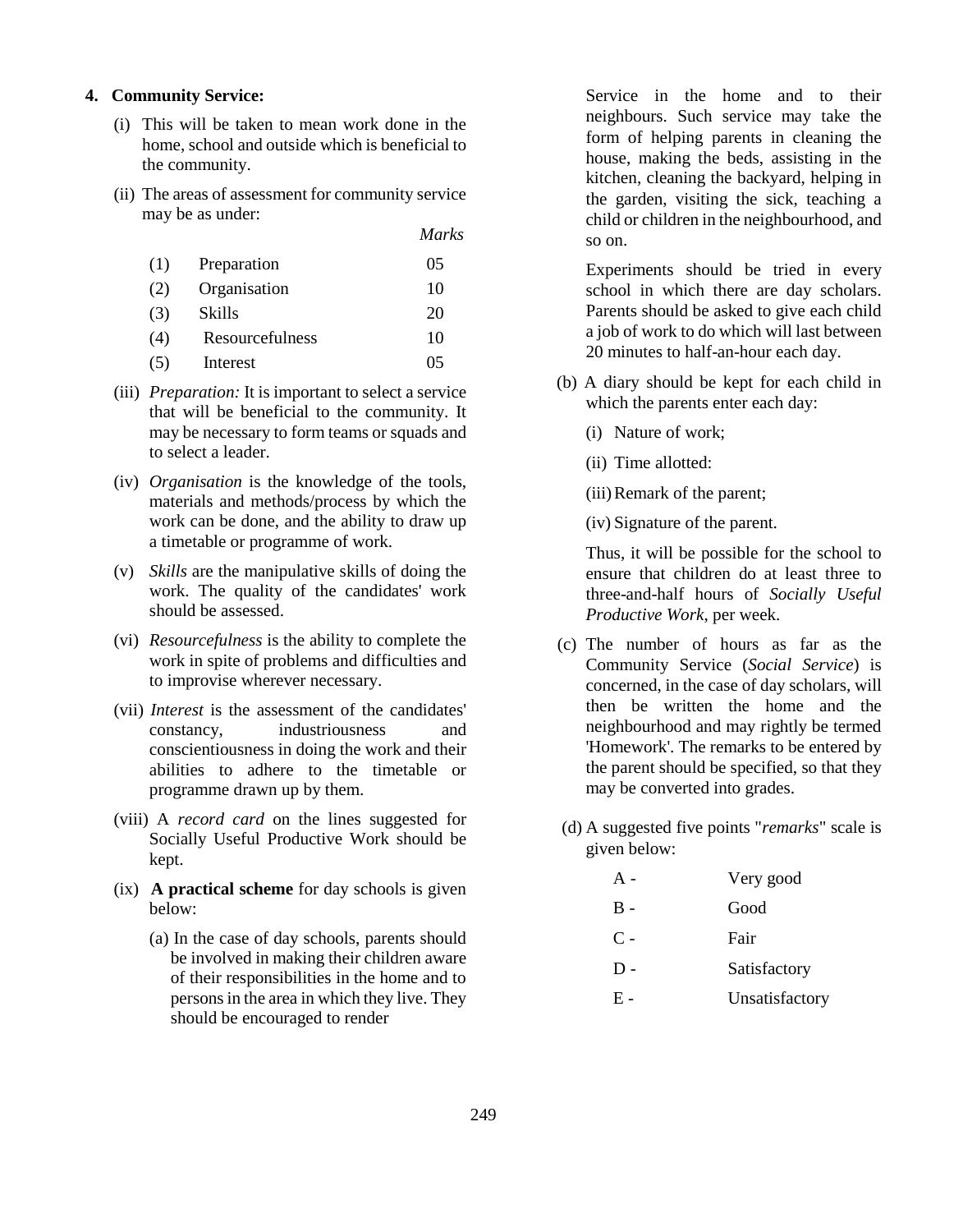(e)The class teacher should be required to enter the "grades" in a special register against each child. At the end of the month/term these grades may be converted into points thus:

| <i>Standard</i> | Grade | Points |
|-----------------|-------|--------|
| Very Good       | A     | 10     |
| Good            | B     | 8      |
| Fair            | C     | 6      |
| Satisfactory    | Ð     | 4      |
| Unsatisfactory  | E     | 2      |

Socially Useful Productive Work and Community Service for Class X. The Head of the School will be responsible for the correct entering of the result of each candidate in term of grades A, B, C, D or E based in the following scale and standard:

| Grade | <i>Standard</i> |
|-------|-----------------|
| A     | Very Good       |
| B     | Good            |
| C     | Fair            |
| D     | Satisfactory    |
| E     | Unsatisfactory  |

## **5. Mark Sheets**

The Council will provide Mark Sheets to Heads of Schools to submit the result of each candidate in

The completed mark sheets will have to be sent to the Council at least one month before the commencement of the written examination.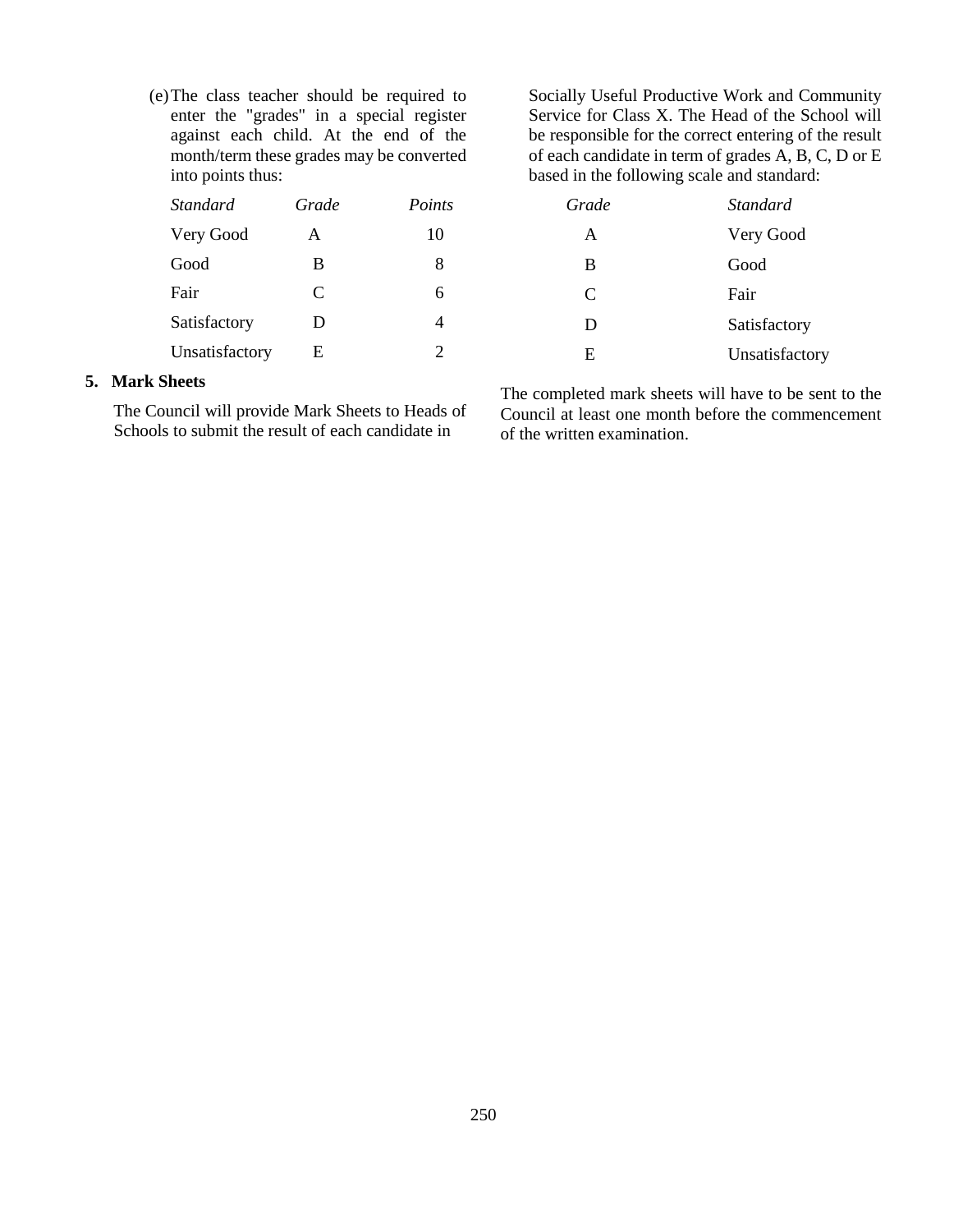# **CONTEMPORARY STUDIES (OPTIONAL)**

**(Recommended to form a component of SUPW)**

The aim of the section on **Contemporary Studies** is to provide to all students a comprehensive appreciation of the contemporary world and society and enable them to:

- (i) Understand modern development.
- (ii) Acquire skills that are necessary to withstand the interrelationships in society, politics and natural environment.
- (iii) Appreciate the constraints and opportunities that enable a social order to evolve.

(iv) Participate in meaningful, interactive exposure to programmes that provide sensitization to poverty, exploitation and injustice.

*Note: Pupils are to be provided a general appreciation of the following topics with a view to cultivate and inculcate values promoting sustainable societal practices.*

## **CLASS IX**

#### **1. Environment**

Civic Sense, Health and Hygiene

- *Types of pollution and effective measures for prevention of pollution.*
- *Conservation of natural resources.*
- *Waste products management.*
- *Respect for laws regulating community living.*
- *Respect for other's freedom.*
- *Concern for public property.*
- *Need for inculcating hygienic habits.*
- *Importance of vaccination.*

### **2. Population Education**

 *Family planning, small family norms, gender equality. Female infanticide, abortion laws/ euthanasia.*

## **3. The cultivation of Aesthetics**

- *Appreciation of art, music, poetry, literature and drama.*
- *Cultivation of soft sensibilities and promotion of values that enhance appreciation of new living practices.*

#### **4. Quality of Life**

- *Importance of effective use of time; hobbies, interests and importance of group activities.*
- *Doing the right things and doing things right.*
- *Cultivation of attitudes that enhance sustainable living practices.*
- *Striving to achieve excellence.*
- **5. Culture, 'Sanskars' and Values**
- *Tenets of important religions in India supporting the cultivation of values and sustainable living practice (Two stories/parables each of the holy books).*
- *Role of caste and religion in politics with reference to India, Japan and US.*
- *Prejudice and Stereotyping - stereotyping mechanism, ways to overcome stereotyping.*

#### **6. The Role of Family**

- *Definition of family.*
- *Classification of family: nuclear, extended and joint.*
- *Changing family values.*
- *Collective impact of values acquired in the family on society.*